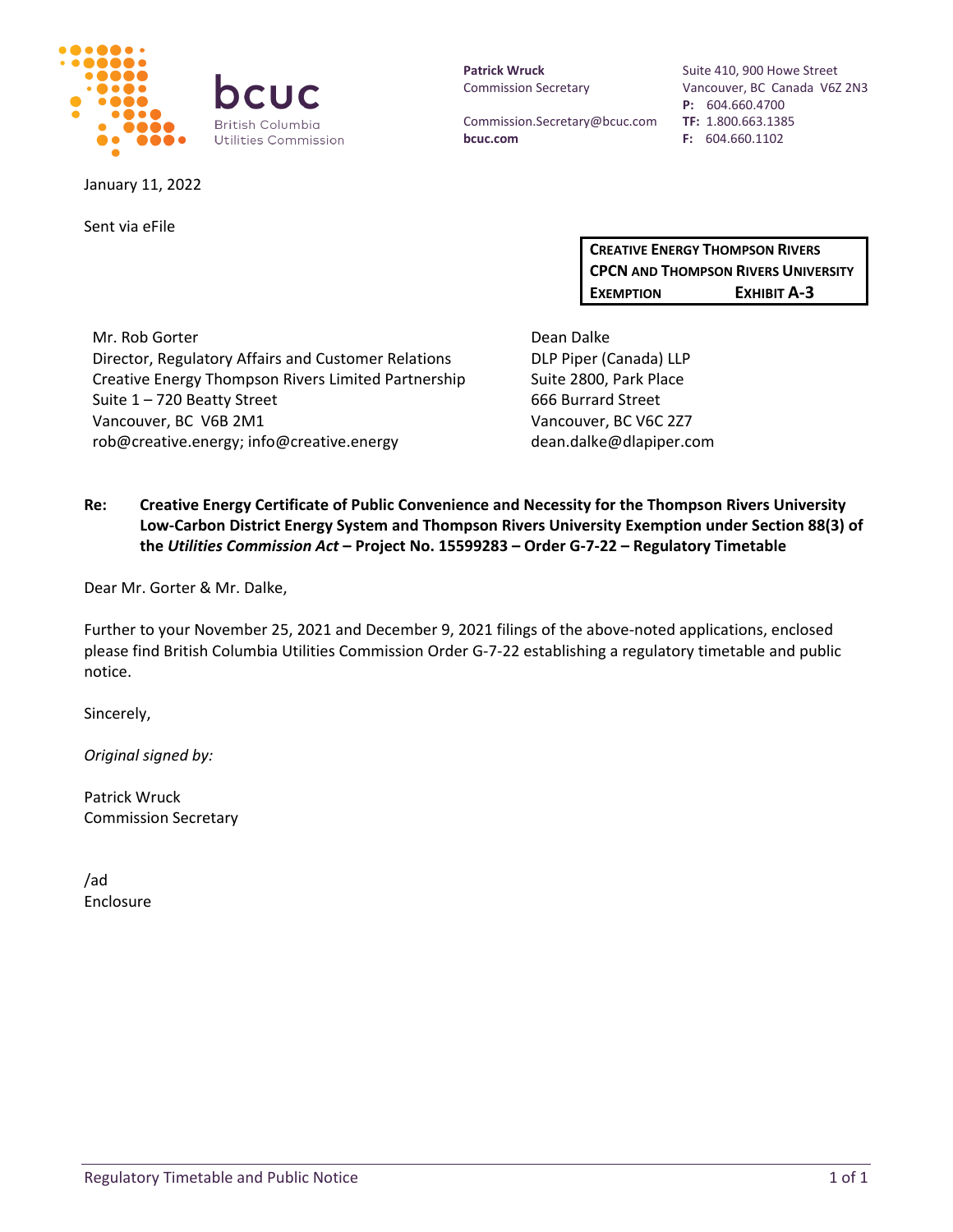

Suite 410, 900 Howe Street Vancouver, BC Canada V6Z 2N3 **bcuc.com**

**P:** 604.660.4700 **TF:** 1.800.663.1385 **F:** 604.660.1102

#### **ORDER NUMBER G-7-22**

#### IN THE MATTER OF the *Utilities Commission Act*, RSBC 1996, Chapter 473

and

Creative Energy Thompson Rivers Limited Partnership Application for Approval of a Certificate of Public Convenience and Necessity for the Thompson Rivers University Low-Carbon District Energy System

and

Thompson Rivers University Application for Approval of an Exemption Pursuant to Section 88(3) of the *Utilities Commission Act*

#### **BEFORE:**

E. B. Lockhart, Panel Chair T. A. Loski, Commissioner A. Pape-Salmon, Commissioner

on January 11, 2022

#### **ORDER**

#### **WHEREAS:**

- A. On November 25, 2021, Creative Energy Thompson Rivers Limited Partnership (Creative Energy) submitted an application with British Columbia Utilities Commission (BCUC) for a Certificate of Public Convenience and Necessity (CPCN) for the Thompson Rivers University (TRU) Low Carbon District Energy System (LCDES) pursuant to sections 45 and 46 of the Utilities Commission Act (UCA) (CPCN Application);
- B. In seeking a CPCN for the TRU LCDES, Creative Energy requests approval to construct and operate a thermal energy system to provide heating to TRU in the City of Kamloops;
- C. TRU proposes to sell electricity and natural gas to Creative Energy to supply the TRU LCDES;
- D. In the CPCN Application, Creative Energy also seeks BCUC approval, pursuant to section 88 (3) of the UCA, for an exemption from any requirement to file a contract with TRU under section 71 of the UCA in relation to TRU's provision of electricity and natural gas to Creative Energy with respect to the TRU LCDES;
- E. On December 9, 2021, TRU applied to the BCUC for an order under section 88(3) of the UCA exempting TRU from section 71 and Part 3 of the UCA in respect of the transmission, sale, delivery or provision of electricity and natural gas by TRU to Creative Energy for use in the TRU LCDES (TRU Exemption Application); and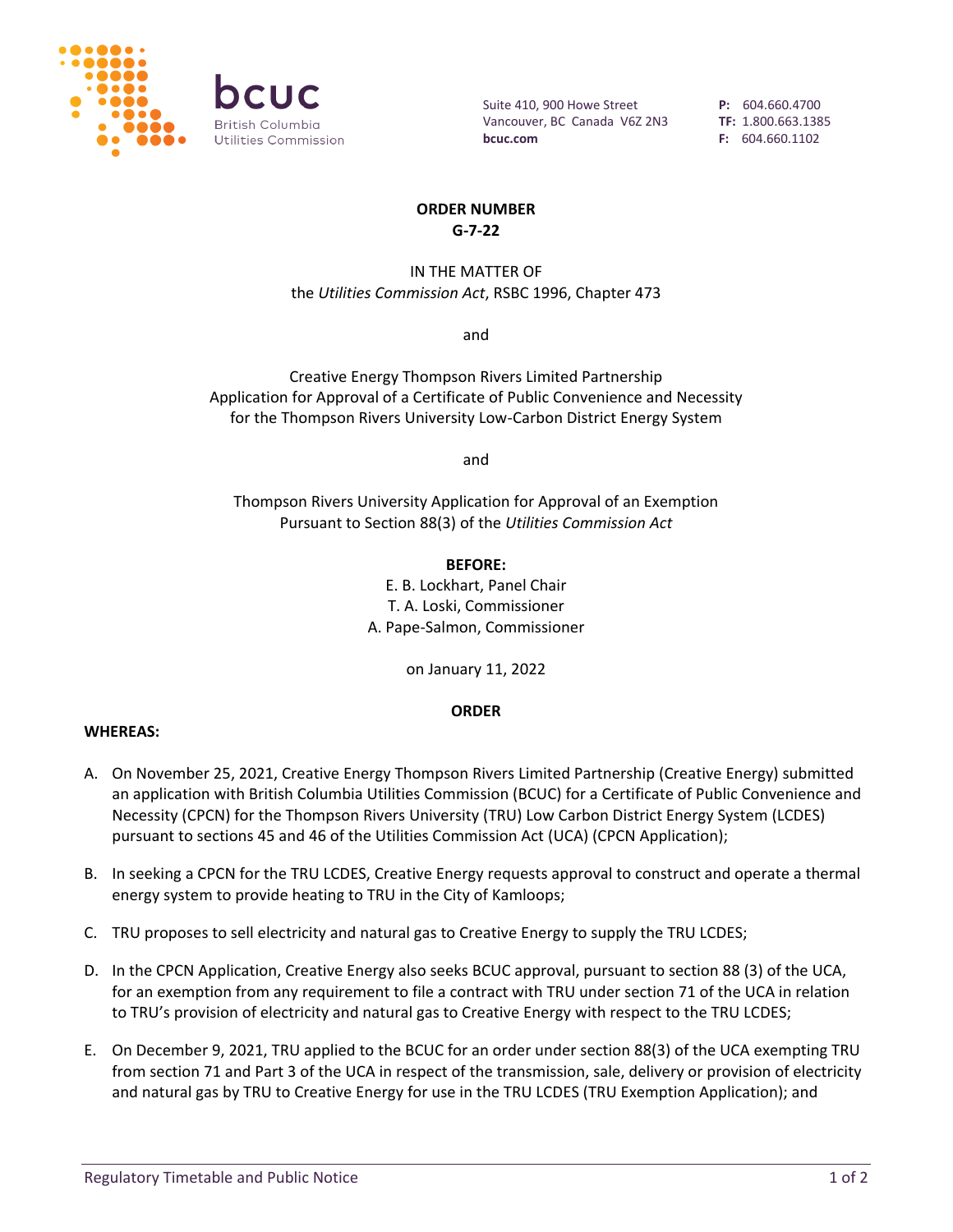F. The BCUC reviewed both Creative Energy's CPCN Application and the TRU Exemption Application and finds that regulatory efficiency warrants that both applications be heard at the same time, and that a regulatory timetable be established.

**NOW THEREFORE** the BCUC orders as follows:

- 1. Creative Energy's CPCN Application and the TRU Exemption Application (Applications) will be heard at the same time.
- 2. A written hearing process is established for the review of the Applications in accordance with the Regulatory Timetable, as set out in Appendix A to this order.
- 3. Creative Energy and TRU are to jointly publish the Public Notice in print/display-ad format by Monday, January 24, 2022, attached as Appendix B to this Order, in appropriate news publications, such as, but not limited to, local and community newspapers as to provide adequate notice to those parties who may have an interest in or be affected by either or both of the Applications.
- 4. As soon as practicable and no later than January 24, 2022, Creative Energy and TRU are directed to make available the Applications, this order and the Regulatory Timetable on their respective websites.
- 5. Creative Energy and TRU are directed to publish the Public Notice in Appendix B to this order, on each of their respective social media platforms, as applicable, on or before January 24, 2022. Reminder notices on social media platforms must be posted biweekly until the conclusion of the intervener registration period on Monday, February 7, 2022.
- 6. On or before January 24, 2022, Creative Energy is directed to provide a copy of this order, together with the CPCN Application to:
	- TRU Community Trust;
	- First Nations Tk'emlúps te Secwe̓pemc (TteS) and any other affected First Nations; and
	- City of Kamloops.
- 7. In accordance with the BCUC's Rules of Practice and Procedure attached as Appendix A to Order G-15-19, parties who wish to participate in the proceeding may submit a letter of comment, register as an interested party, or request intervener status. Parties requesting intervener status must register with the BCUC by completing a [Request to Intervene Form](https://www.bcuc.com/Forms/RequestToIntervene) available on the BCUC's website by the date established in the Regulatory Timetable attached as Appendix A to this order. Parties requesting intervener status are to specifically state the nature of their interest in the Application and to generally identify the issues they intend to pursue and the extent of their anticipated involvement in the proceeding.

**DATED** at the City of Vancouver, in the Province of British Columbia, this 11th day of January 2022.

BY ORDER

*Original signed by:*

E. B. Lockhart Commissioner

#### Attachment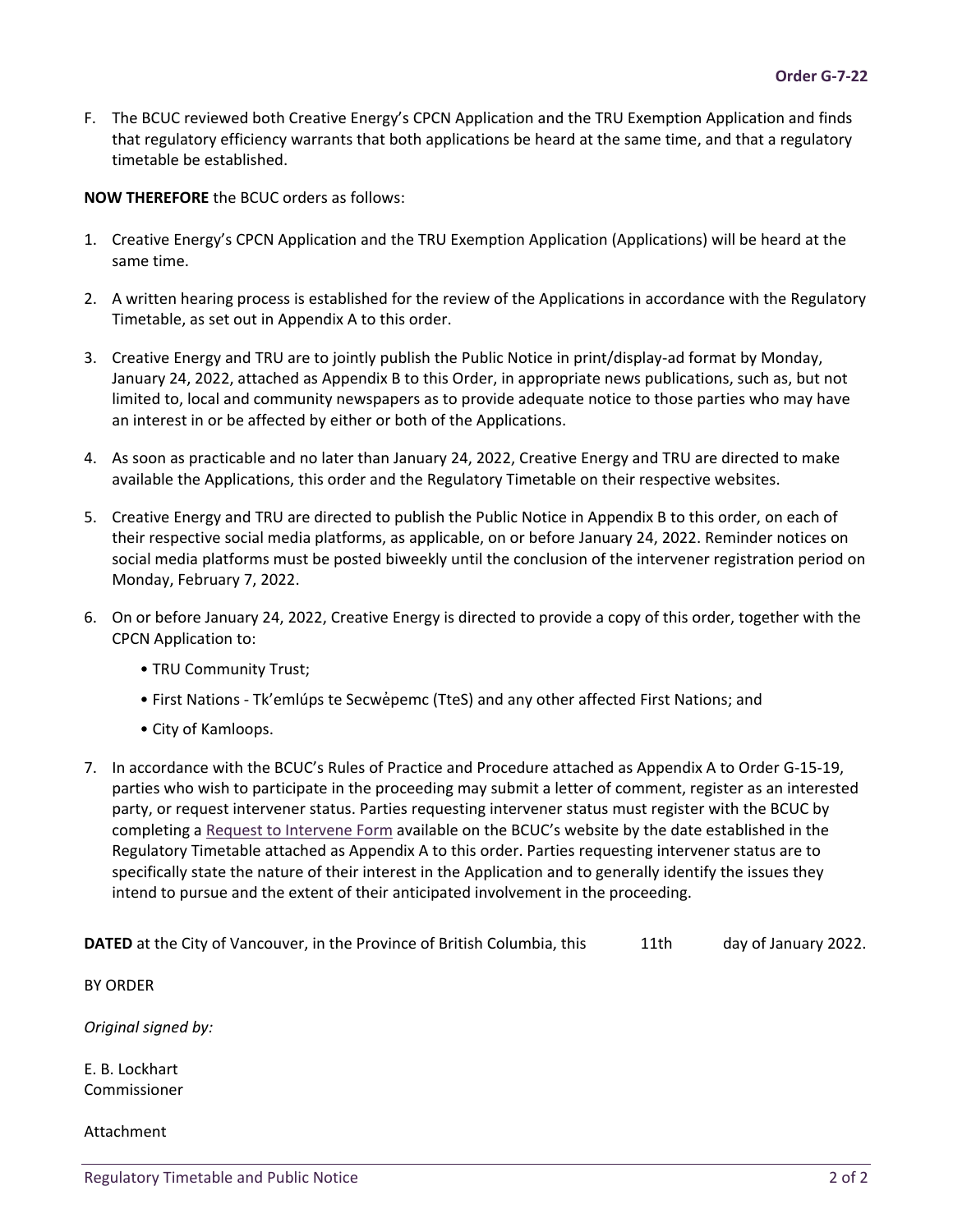# Creative Energy Thompson Rivers Limited Partnership Application for Approval of a Certificate of Public Convenience and Necessity for the Thompson Rivers University Low-Carbon District Energy System

and

Thompson Rivers University

Application for an exemption pursuant to section 88(3) of the Utilities Commission Act

#### **REGULATORY TIMETABLE**

| <b>Action</b>                                                                                       | Date (2022)          |
|-----------------------------------------------------------------------------------------------------|----------------------|
| Creative Energy and TRU to provide Public Notice in<br>print/display-ad format                      | Monday, January 24   |
| <b>Intervener Registration</b>                                                                      | Monday, February 7   |
| BCUC Information Request (IR) No. 1 to Creative Energy and<br><b>TRU</b>                            | Monday, February 14  |
| Intervener IR No. 1 to Creative Energy and TRU                                                      | Tuesday, February 22 |
| Creative Energy and TRU responses to BCUC and Intervener<br><b>IR No. 1</b>                         | Monday, March 7      |
| Creative Energy, TRU and registered interveners to provide<br>written submission on further process | Thursday, March 17   |
| Further process                                                                                     | To be determined     |